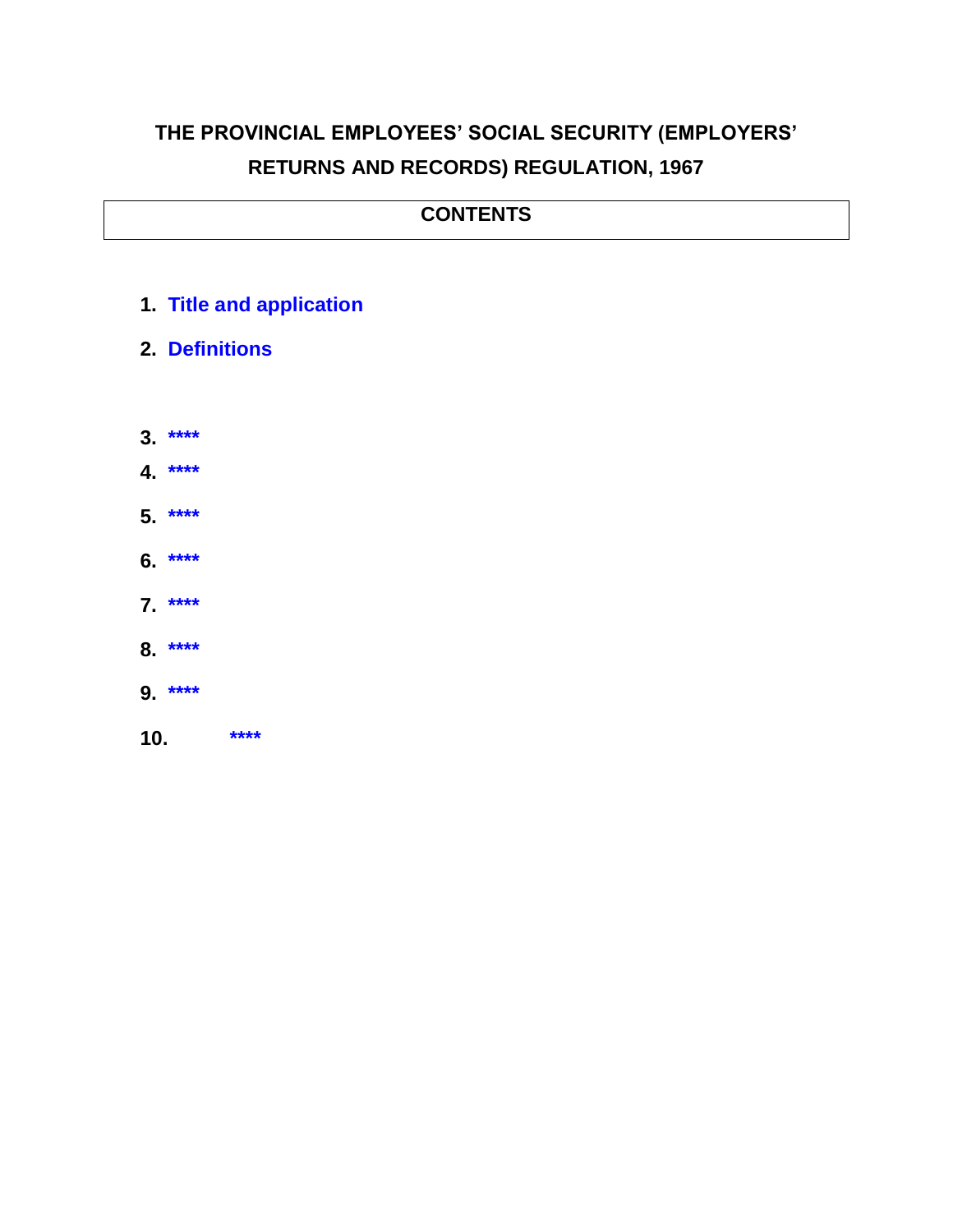<span id="page-1-0"></span>**1. Title and application:** (1) These regulations may be called the Provincial Employees' Social Security (Employers' Returns and Records) Regulations, 1967.

(2) They shall apply to all employers included within the scope of any notification issued by Government under the provisions of Section 1 (3) of the Provincial Employees' Social Security Ordinance, 1965.

- (3) They shall come into force at once.
- **2. Definitions:** In these regulations, unless the context otherwise requires----
	- (i) The following expressions shall have the meanings respectively, assigned to them, that is to say:-
	- (a) "Ordinance" means the Provincial Employees' Social Security Ordinance, 1965.
	- (b) "Section": means a section of that Ordinance.
	- (c) "Pay Roll" means a form of pay roll or wage sheet approved by the Institution for the purpose of the payment of Social Security Contributions.
	- (d) "Contribution Schedule" means a form obtainable from the Institution (Form C-1) for the purpose of the payment of Social Security Contribution where the pay roll or wage sheet in use by an employer has not been approved by the Institution or where the employer refers to use the Contribution Schedule .
	- (e) "Certificate of contributions" means a form (Form B-2 attached as Appendix 1) obtainable from the Institution, to be completed by the employer and submitted by a secured person when claiming benefit.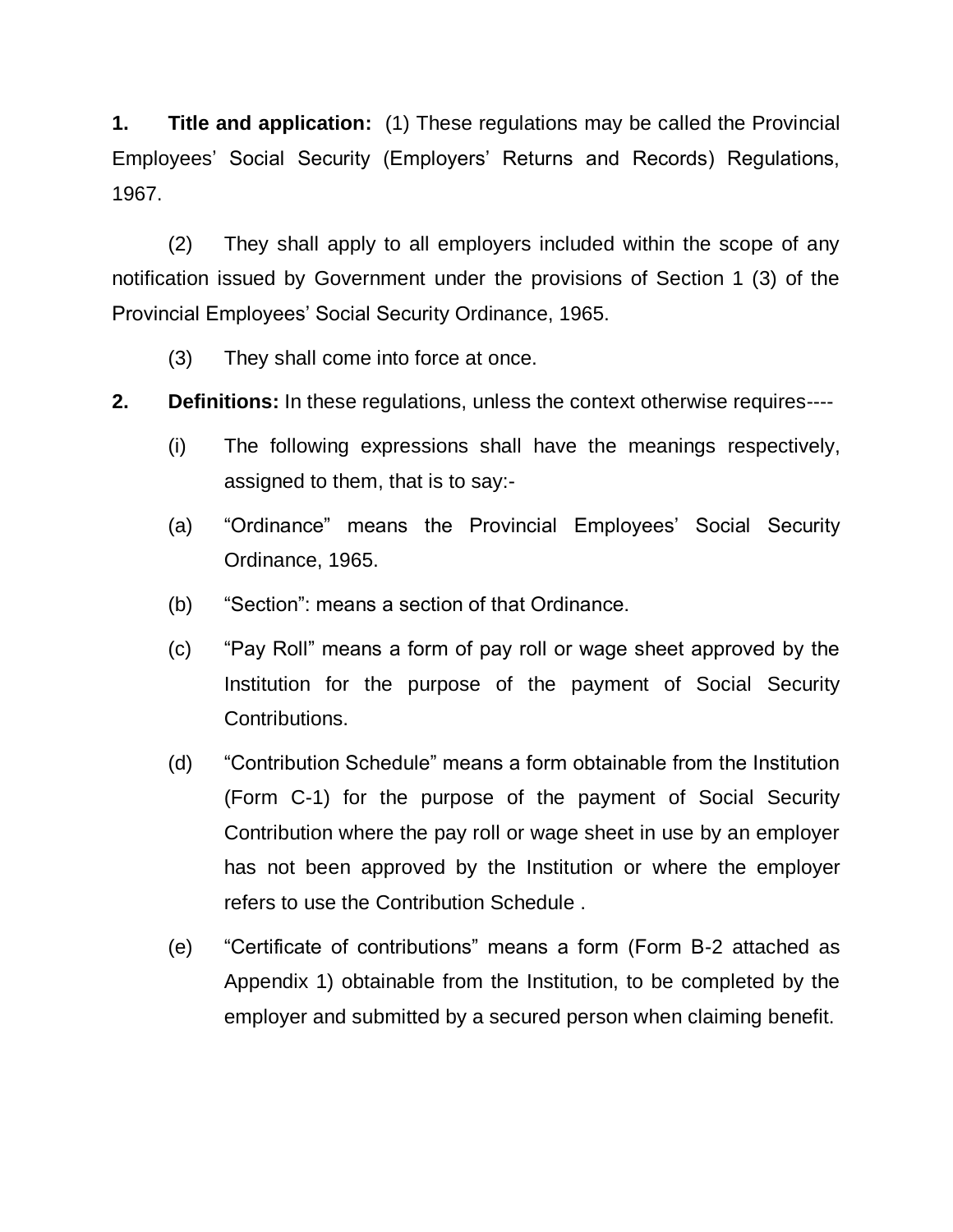- (f) "Employer's Report of a serious accident" means a from (Form B-3 attached as Appendix II) obtainable from the Institution for the purpose of notification that a serious accident has taken place.
- (g) "Serious accident" means an industrial accident---
- (1) Which has caused the death of a secured person, or

(2) as the result of which the person is likely to be rendered incapable of work for a period of at least three days.

- (h) "Rules" means the West Pakistan Employees' Social Security (Contributions) Rules, 1966.
- (i) "Contributions Regulations" means the West Pakistan Employees' Social Security (Contributions) Regulations, 1967.
- (J) "Benefit Regulations" means the Provincial Employees' Social Security (Benefit) Regulations, 1967
- (ii) Other expressions shall have the meanings respectively assigned to them in Section 2.

<span id="page-2-0"></span>**3.** An employer whose establishment has been brought within the scope of the Ordinance by Government notification under the provisions of Section 1 (3), shall complete an application to be registered on the appropriate form (Form R-1 attached as Appendix III) obtainable from the nearest local office of the Institution, indicating thereon the approximate number of his employees liable to become secured persons, and shall send to the said local office within 10 days of the said notification.

<span id="page-2-1"></span>**4.** After his application for registration has been accepted he shall arrange that each of his employees who is liable to become a secured person, and who has not already been registered as such shall complete Secured Person's Registration Form (Form R-2 attached as Appendix IV) and shall send the form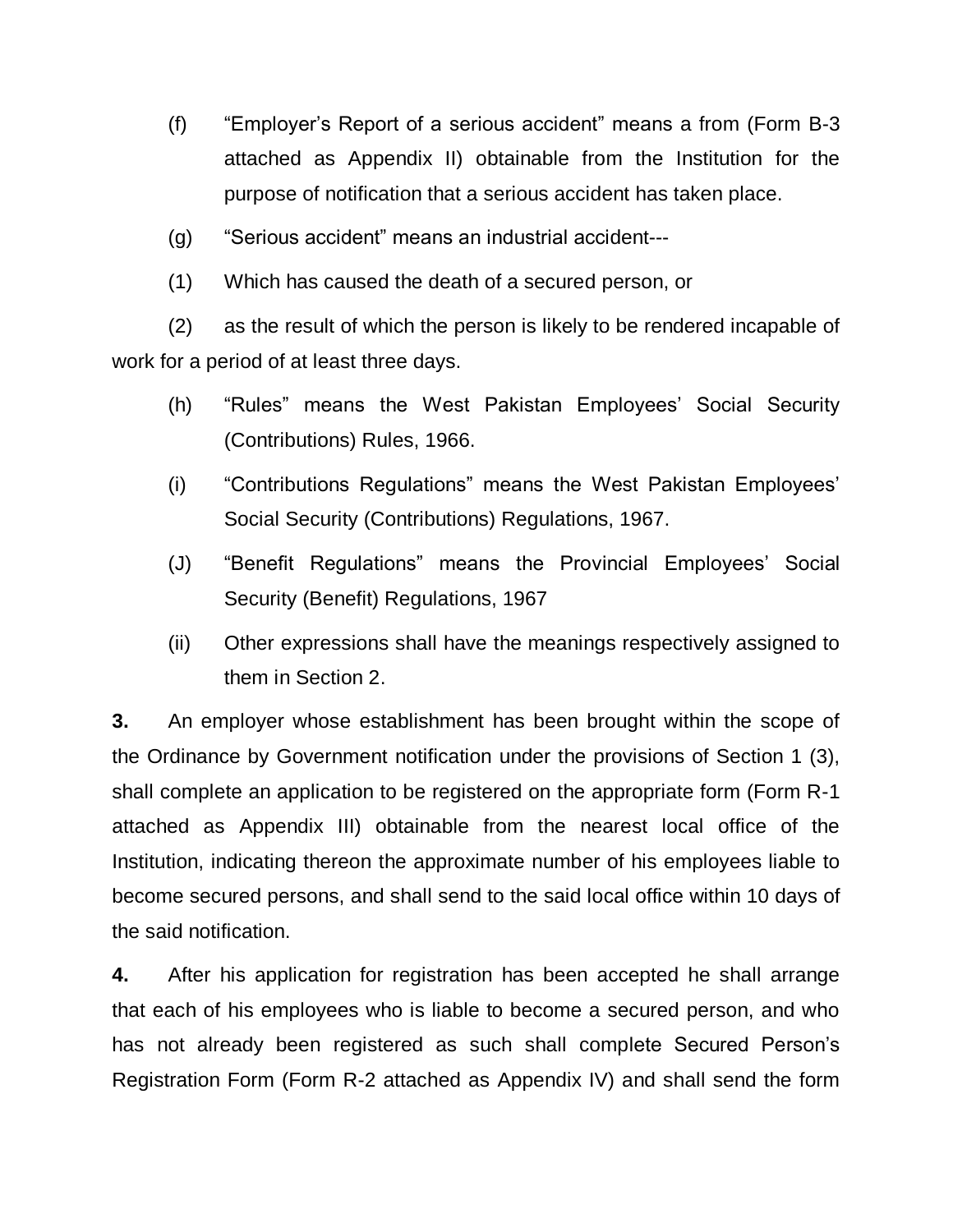so completed to the local office of the Institution at which his establishment has been registered within fifteen days of the acceptance of his application for registration, together with a summary of (Form R-3 attaches as Appendix V).

<span id="page-3-0"></span>**5.** On receipt of the relevant Secured Person's Registration Card (Form R-5 attached as Appendix VI), from the Local Office of the Institution the employer shall distribute them to each of the employee named thereon, ensuring that the signature or thumb-print of the secured person is clearly impressed on the appropriate space on page 1 to the Card.

<span id="page-3-1"></span>**6.** Thereafter, whenever a secured person leaves the employment, the employer will complete the record of his employment on pages 2 or 3 of the Card and give it to the employee, without delay.

<span id="page-3-2"></span>**7.** He will complete a registration form (Form R-2) for every new employee who commences to work for him, if he fails to produce a Registration Card (Form R-5) as proof that he has already been registered by the Institution as a secured person. The completed forms will be sent to the Local Office without delay, and he will distribute the Secured Person's Registration Card (Form R-5) to the new employee as soon as it is received from the Local Office.

<span id="page-3-3"></span>**8.** When an employer submit pay roll or contribution schedule (attached as Appendix VII) to the Institution in accordance with the provisions of paragraph 4 (1) (i) or 4 (1) (ii) of the Rules, he shall retain a copy thereof for a period of at least two years after the date of payment of the wages and shall make them and any relevant documents relating to the payment of wages available for examination by the official of the Institutions who has been duly authorized by the issue of a Certificate of Authorization as laid down in the West Pakistan Employees' Social Security (Contributions) Regulations, 1966 .

<span id="page-3-4"></span>**9.** Whenever a secured person wishes to claim any benefit provided by the Ordinance either for himself or his dependents , his employer shall, on